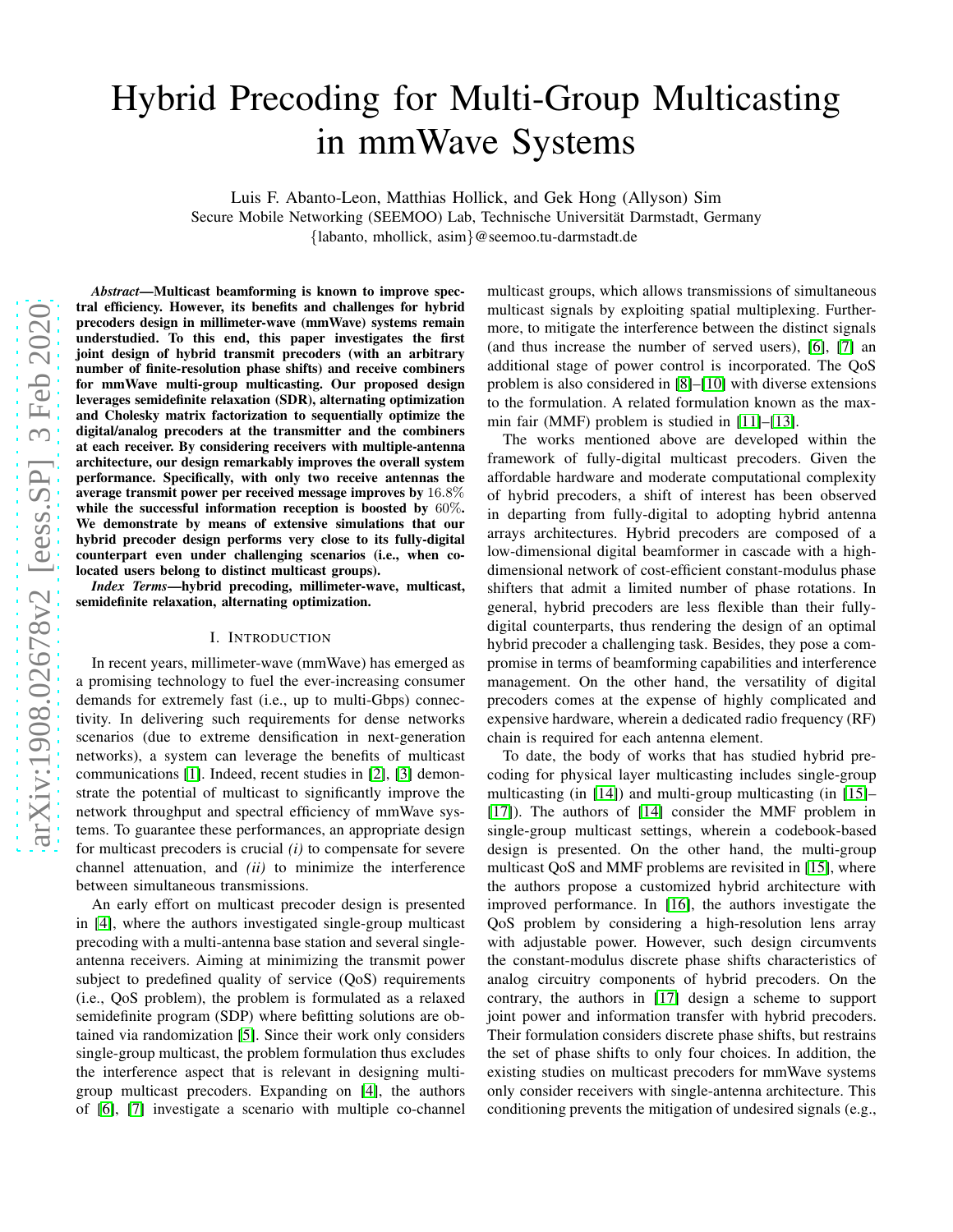interference), especially when users from different multicast groups have correlated channel vectors. In particular, endowing receivers with multiple antennas: *(i)* mitigates interference from other sources, *(ii)* reduces the power expenditure from the transmitter, and *(iii)* improves the service ubiquitousness.

To the best of our knowledge, we are the first to investigate the *joint design of hybrid multicast precoders with an arbitrary number of finite-resolution constant-modulus phase shifts at the transmitter while considering multiple antennas at the receivers*. Related art on hybrid precoding for multiuser scenarios (e.g., in [\[18\]](#page-6-15)) are fundamentally different as each RF chain at the transmitter is matched to the channel of one dedicated user. In the multi-group multicast scenario we consider in this paper—due to the limitation of RF chains several users with distinct channel conditions need to be served by a single RF unit, thus complicating the design of the hybrid precoder. Our proposed formulation focuses on the QoS problem, for which we present an SDR-based approach to optimize the digital precoder, analog phase shifts and receive combiners. Due to the existence of several design parameters, our proposed formulation is divided into a set of sub-problems that we approach adopting alternating optimization (as in e.g., [\[19\]](#page-7-0)). Moreover, we incorporate a set of slack parameters to promote coherent parameter binding among the decoupled sub-problems. Since alternating optimization requires each sub-problem to be solvable to guarantee the continuity of the optimization process, such a set of slack parameters ensures that each sub-problem always yields a feasible solution for the succeeding stages. Finally, due to the selection of finiteresolution constant-modulus phase shifts, the problem is inherently of combinatorial nature. To circumvent this matter, we propose a scheme where the phase shifts selection is recast as an SDR program followed by a stage consisting of Cholesky matrix factorization, least squares, and randomization.

The paper is structured as follows. In Section [II,](#page-1-0) we model and elaborate on the problem of multi-group multicast hybrid transmit precoders with finite-resolution phase shifts and multi-antenna receivers in mmWave systems. In Section [III,](#page-1-1) we formulate the problem and present the proposed solution in Section [IV.](#page-1-2) We analyze and compare the performance of our design in Section [V.](#page-3-0) Also, we include an insightful discussion in Section [VI.](#page-5-0) Finally, we conclude with the contributions of this paper in Section [VII.](#page-6-16)

# II. SYSTEM MODEL

<span id="page-1-0"></span>We adopt a mmWave system where a gNodeB serves  $K$ users distributed into G different co-channel multicast groups. The sets of users and groups are denoted by  $\mathcal{K} = \{1, 2, \ldots, K\}$ and  $\mathcal{I} = \{1, 2, \ldots, G\}$ , respectively. Each multicast group  $G_i$  ( $i \in \mathcal{I}$ ) contains the indices of users that constitute it. The amount of users in each multicast group is represented by  $|\mathcal{G}_i|$ , such that  $\sum_{i=1}^G |\mathcal{G}_i| = K$ . As in [\[6\]](#page-6-5), we assume that  $G_i \cap G_j = \{\emptyset\}, \forall i \neq j$ . The gNodeB is equipped with  $N_{tx}$  transmit antennas and  $N_{\text{tx}}^{\text{RF}}$  RF chains, with  $G \leq N_{\text{tx}}^{\text{RF}} \leq N_{\text{tx}}$ . The downlink signal is represented by  $\mathbf{x} = \mathbf{F} \mathbf{M} \mathbf{s}$ , where  $\mathbf{F} \in \mathbb{C}^{N_{\text{tx}} \times N_{\text{tx}}^{\text{RF}}}$  is the analog precoder whereas  $\mathbf{M} = [\mathbf{m}_1, \mathbf{m}_2, \dots, \mathbf{m}_G] \in \mathbb{C}^{N_{\text{tx}}^{\text{RF}} \times G}$ 

assembles the digital precoders for each of the multicast group. The collection of data symbols for the intended groups is denoted by  $\mathbf{s} = [s_1, s_2, \dots, s_G]^T \in \mathbb{C}^{G \times 1}$ , where each entry has unit power on average, i.e.,  $\mathbb{E}\left\{ \mathbf{s}\mathbf{s}^{H}\right\} = \mathbf{I}$ . Also, every element  $(q, r)$  of the analog precoder is a phase rotation with constant modulus. Therefore,  $\left[\mathbf{F}\right]_{q,r} \in \mathcal{F}$ , where  $q \in \mathcal{Q} = \{1, 2, \dots, N_{\text{tx}}\},$  $r \in \mathcal{R} = \left\{1, 2, \ldots, N_{\text{tx}}^{\text{RF}}\right\}, \mathcal{F} = \left\{\sqrt{\delta}, \sqrt{\delta}e^{\frac{2\pi}{L}}, \ldots, \sqrt{\delta}e^{\frac{2\pi(L-1)}{L}}\right\}, L$ denotes the number of different phase shifts that are allowed, and  $\delta$  is a scaling factor. Each multicast receiver has a finite number of receive antennas  $N_{rx} \ll N_{tx}$ , and an equal number of RF chains. Under the assumption of narrowband flat-fading, the signal received by the k-th user ( $k \in \mathcal{G}_i$ ) is given by

$$
y_k = \underbrace{\mathbf{w}_k^H \mathbf{H}_k \mathbf{F} \mathbf{m}_i s_i}_{\text{desired multicast signal}} + \underbrace{\mathbf{w}_k^H \mathbf{H}_k \sum_{\substack{j=1 \ j \neq i}}^G \mathbf{F} \mathbf{m}_j s_j}_{\text{interference}} + \underbrace{\mathbf{w}_k^H \mathbf{n}_k}_{\text{noise}},
$$
 (1)

where *i* is the index of group  $G_i$ , and  $w_k \in \mathbb{C}^{N_{\text{rx}} \times 1}$  represents the digital receive beamformer of the  $k$ -th user. Also,  $H_k \in \mathbb{C}^{N_{\text{rx}} \times N_{\text{tx}}}$  denotes the channel between the gNodeB and the k-th user, whereas  $n_k \sim \mathcal{CN}(\mathbf{0}, \sigma^2 \mathbf{I})$  denotes additive white Gaussian noise. The signal–to–interference–plus-noise ratio (SINR) at user  $k$  is defined as

$$
\text{SINR}_k = \frac{\left|\mathbf{w}_k^H \mathbf{H}_k \mathbf{F} \mathbf{m}_i\right|^2}{\sum_{j \neq i} \left|\mathbf{w}_k^H \mathbf{H}_k \mathbf{F} \mathbf{m}_j\right|^2 + \sigma^2 \left|\left|\mathbf{w}_k\right|\right|^2}.
$$
 (2)

# III. PROBLEM FORMULATION

<span id="page-1-1"></span>Aiming to optimize the transmit power, we formulate

s.

$$
\mathcal{P}^{\text{hyb}}: \min_{\substack{\mathbf{F}, \{\mathbf{m}_i\}_{i=1}^G, \\ {\{\mathbf{w}_k\}_{k=1}^K\}} \quad \sum_{i=1}^G \|\mathbf{F}\mathbf{m}_i\|_2^2 \tag{3a}
$$

t. 
$$
\frac{\left|\mathbf{w}_k^H \mathbf{H}_k \mathbf{F} \mathbf{m}_i\right|^2}{\sum_{j \neq i} \left|\mathbf{w}_k^H \mathbf{H}_k \mathbf{F} \mathbf{m}_j\right|^2 + \sigma^2 \left|\left|\mathbf{w}_k\right|\right|^2} \geq \gamma_i, \quad (3b)
$$

<span id="page-1-5"></span><span id="page-1-4"></span><span id="page-1-3"></span>
$$
\|\mathbf{w}_k\|_2^2 = P_{\text{rx}}^{\text{max}},\tag{3c}
$$

<span id="page-1-7"></span><span id="page-1-6"></span>
$$
\|\mathbf{F}\|_{\mathrm{F}}^2 = N_{\mathrm{tx}}^{\mathrm{RF}},\tag{3d}
$$

$$
[\mathbf{F}]_{q,r} \in \mathcal{F}, q \in \mathcal{Q}, r \in \mathcal{R}, \forall k \in \mathcal{G}_i, i \in \mathcal{I}, (3e)
$$

where [\(3a\)](#page-1-3) targets the minimization of the transmit power. Constraint [\(3b\)](#page-1-4) imposes specific QoS requirements for each multicast group, whereas [\(3c\)](#page-1-5) restricts the power expenditure for receive beamforming at each user. Constraint [\(3d\)](#page-1-6) limits the power associated with the analog precoder. In addition, [\(3e\)](#page-1-7) enforces every phase shift to belong to  $\mathcal F$ . The target SINR of every group  $G_i$  is denoted by  $\gamma_i$ . Note that [\(3a\)](#page-1-3) is non-convex due to multiplicative coupling between  $\bf{F}$  and  $\bf{m}_i$ . Constraint [\(3b\)](#page-1-4) is non-convex since it is defined as the ratio of two non-convex expressions. On the other hand, [\(3c\)](#page-1-5) is quadratic and non-convex on  $w_k$ . Constraint [\(3e\)](#page-1-7) is inherently of combinatorial nature, therefore non-convex. Thus, [\(3d\)](#page-1-6) is also non-convex due to its dependence on [\(3e\)](#page-1-7). As a result,  $\mathcal{P}^{\rm hyb}$  is classified as a non-convex quadratically constrained quadratic program (QCQP), which is known to be NP-hard.

# IV. PROPOSED SOLUTION

<span id="page-1-2"></span>In this section, we propose an approach based on alternating optimization, where the unknown parameters **F**,  $\{\mathbf{m}_i\}_{i=1}^G$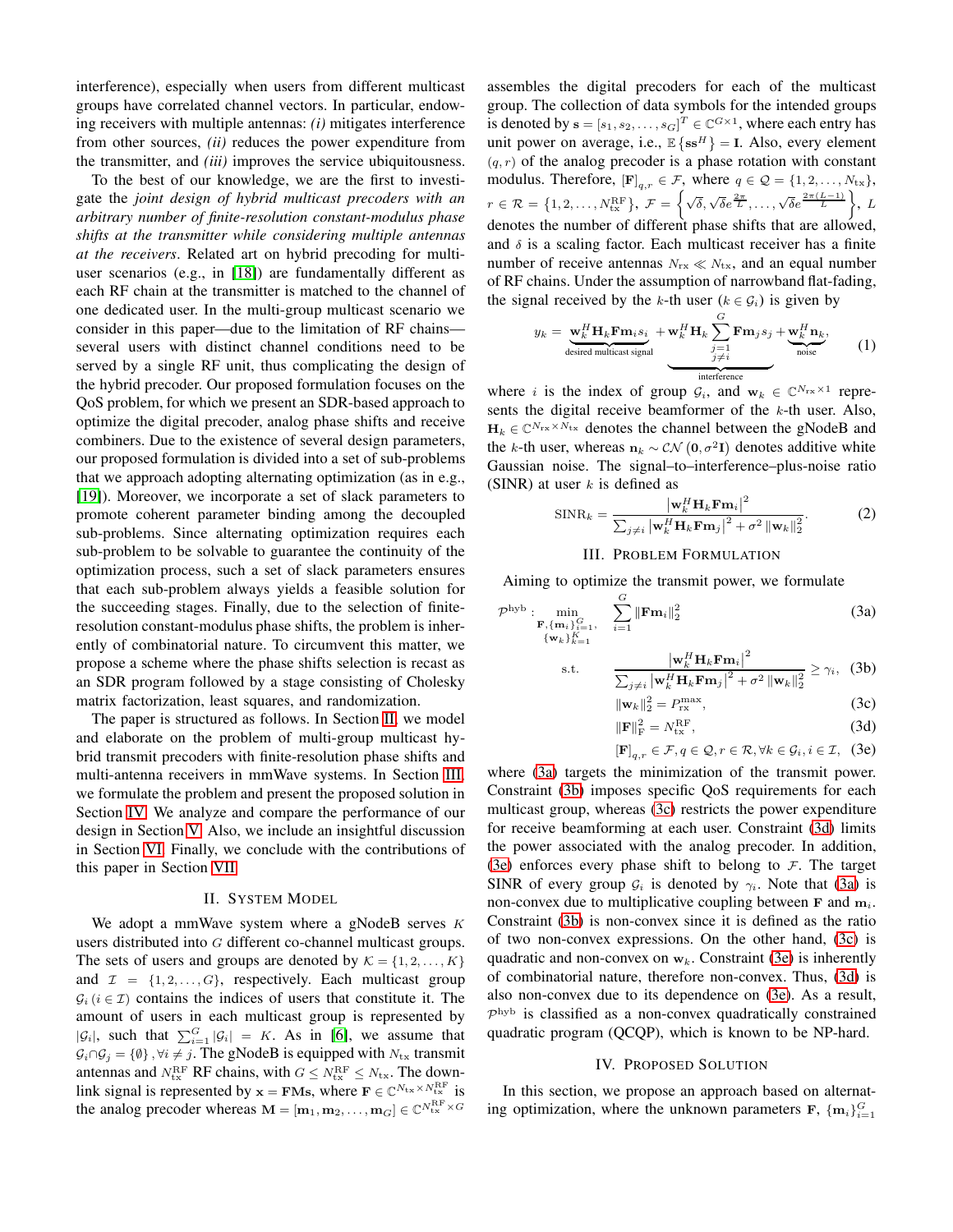and  $\{w_k\}_{k=1}^K$  are optimized sequentially and iteratively. Due to sequential (and independent) parameter optimization, the suitability of the solution can be compromised. Therefore, we include an additional set of slack parameters  $\{x_k\}_{k=1}^K$  to reinforce the linkage between **F**,  ${m_i}_{i=1}^G$  and  ${w_k}_{k=1}^K$ . Thus, the resulting problem formulation is defined as follows,

$$
\mathcal{P}_0^{\text{hyb}}: \min_{\substack{\mathbf{F}, \{\mathbf{m}_i\}_{i=1}^G, \\ \{\mathbf{w}_k\}_{k=1}^K, \\ \{x_k\}_{k=1}^K}} \sum_{i=1}^G \|\mathbf{F}\mathbf{m}_i\|_2^2 + \beta \sum_{k=1}^K x_k
$$
(4a)  

$$
\sum_{\{x_k\}_{k=1}^K} \frac{|\mathbf{w}_k^H \mathbf{H}_k \mathbf{F} \mathbf{m}_i|^2 + x_k}{|\mathbf{w}_k^H \mathbf{H}_k \mathbf{F} \mathbf{m}_i|^2 + x_k} \geq \gamma_i, \quad (4b)
$$

$$
\text{...} \qquad \frac{\left|\mathbf{w}_k\right| \mathbf{H}_k \mathbf{H}_{\mathit{H}} \left|\mathbf{m}_k^H \mathbf{H}_k \mathbf{H}_{\mathit{H}}\right|^{2} + \sigma^2 \left|\left|\mathbf{w}_k\right|\right|_{2}^{2}}{\sum_{j \neq i} \left|\mathbf{w}_k^H \mathbf{H}_k \mathbf{F} \mathbf{m}_j\right|^{2} + \sigma^2 \left|\left|\mathbf{w}_k\right|\right|_{2}^{2}} \geq \gamma_i, \quad (4b)
$$

$$
\|\mathbf{w}_k\|_2^2 = P_{\text{rx}}^{\text{max}},\tag{4c}
$$

$$
\|\mathbf{F}\|_{\mathrm{F}}^2 = N_{\mathrm{tx}}^{\mathrm{RF}},\tag{4d}
$$

$$
\left[\mathbf{F}\right]_{q,r}\in\mathcal{F},\tag{4e}
$$

$$
x_k \ge 0, q \in \mathcal{Q}, r \in \mathcal{R}, \forall k \in \mathcal{G}_i, i \in \mathcal{I}.\tag{4f}
$$

Each  $x_k \in \mathbb{R}_+$  penalizes the objective function (with a sufficiently large  $\beta$ ) whenever  $x_k > 0$  needs to be added to the left-hand side numerator of [\(4b\)](#page-2-0) for the QoS inequality to hold. Thus, an increment of  $\sum_{i=1}^{G} || \mathbf{F} \mathbf{m}_i ||_2^2$  will be prioritized instead of letting  $\sum_{k=1}^{K} x_k$  augment. This regularization promotes more QoS inequalities to be satisfied by action of F,  ${m_i}_{i=1}^G$  and  ${w_k}_{k=1}^K$ . The slack parameters  ${x_k}_{k=1}^K$  ensure that a feasible solution always exists as  $x_k$  will absorb any surplus that is required for [\(4b\)](#page-2-0) to hold. In the following we optimize the three sets of parameters by separating  $\mathcal{P}_0^{\text{hyb}}$  into 3 sub-problems  $\mathcal{P}_1^{\text{hyb}}$ ,  $\mathcal{P}_2^{\text{hyb}}$  and  $\mathcal{P}_3^{\text{hyb}}$ , which are sequentially and alternately solved.

Observation: Even with fully-digital precoders and singleantenna receivers (i.e.,  $F = I$ ,  $w_k = 1$ ), a feasible solution to [\(4\)](#page-2-1) cannot always be guaranteed. This usually occurs when  $N_{\text{tx}} < K$  (as in our case). As a consequence,  $\mathcal{P}_1^{\text{hyb}}$ ,  $\mathcal{P}_2^{\text{hyb}}$  or  $\mathcal{P}_3^{\text{hyb}}$  may render infeasible, thus interrupting the optimization procedure. To prevent this, we include  $x_k$  to ensure the existence of a feasible solution (without raising infeasibility certificates), thereby guaranteeing the continuity of the sequential optimization process.

Observation: In contrast to adaptive hybrid precoding, where the architectures changes dynamically (i.e., some phase shifters activate/deactivate), in our case the fixed fullyconnected architecture allows us to determine  $\delta = 1/N_{\text{tx}}^{\text{RF}}$  from [\(4d\)](#page-2-2). Thus, [\(4d\)](#page-2-2) is removed in the sequel.

# *A. Optimization of* F

Assuming that  ${m_i}_{i=1}^G$  and  ${w_k}_{k=1}^K$  are known, we optimize over F. Thus,

<span id="page-2-3"></span>
$$
\mathcal{P}_{1}^{\text{hyb}}: \min_{\mathbf{F}, \{x_{k}\}_{k=1}^{K}} \quad \sum_{i=1}^{G} \|\mathbf{F}\mathbf{m}_{i}\|_{2}^{2} + \beta \sum_{k=1}^{K} x_{k}
$$
\n
$$
\text{s.t.} \quad \gamma_{i} \left( \sum_{j \neq i} \left| \mathbf{w}_{k}^{H} \mathbf{H}_{k} \mathbf{F} \mathbf{m}_{j} \right|^{2} + \sigma^{2} \left\| \mathbf{w}_{k} \right\|_{2}^{2} \right)
$$
\n
$$
- \left| \mathbf{w}_{k}^{H} \mathbf{H}_{k} \mathbf{F} \mathbf{m}_{i} \right|^{2} \leq x_{k}, \quad \text{(5b)}
$$

$$
\left[\mathbf{F}\right]_{q,r} \in \mathcal{F},\tag{5c}
$$

$$
x_k \geq 0, q \in \mathcal{Q}, r \in \mathcal{R}, \forall k \in \mathcal{G}_i, i \in \mathcal{I}.\tag{5d}
$$

Notice that we can express  $\mathbf{Fm}_i = \mathbf{J}_i \mathbf{f}$ , where  $\mathbf{J}_i = \mathbf{m}_i^T \otimes \mathbf{I}$ and  $f = \text{vec}(F)$ . With this redefinition, [\(5\)](#page-2-3) can be equivalently expressed as,

<span id="page-2-4"></span><span id="page-2-1"></span>
$$
\mathcal{P}_1^{\text{hyb}}: \min_{\mathbf{f}, \{x_k\}_{k=1}^K} \quad \sum_{i=1}^G \|\mathbf{J}_i \mathbf{f}\|_2^2 + \beta \sum_{k=1}^K x_k \tag{6a}
$$
\n
$$
\text{s.t.} \quad \gamma_i \left( \sum_{j \neq i} \left| \mathbf{w}_k^H \mathbf{H}_k \mathbf{J}_j \mathbf{f} \right|^2 + \sigma^2 \left\| \mathbf{w}_k \right\|_2^2 \right) - \left| \mathbf{w}_k^H \mathbf{H}_k \mathbf{J}_i \mathbf{f} \right|^2 \le x_k, \tag{6b}
$$

<span id="page-2-8"></span>
$$
\left[\mathbf{f}\right]_n \in \mathcal{F},\tag{6c}
$$

$$
x \ge 0, n \in \mathcal{N}, \forall k \in \mathcal{G}_i, i \in \mathcal{I}, \tag{6d}
$$

<span id="page-2-2"></span><span id="page-2-0"></span>where  $\mathcal{N} = \{1, 2, ..., N_{\text{tx}}^{\text{RF}} N_{\text{tx}}\}\.$  Note that  $\|\mathbf{J}_{i}\mathbf{f}\|_{2}^{2} = \text{Tr}(\mathbf{R}_{i}\mathbf{D})$ , with  $\mathbf{R}_i = \mathbf{J}_i^H \mathbf{J}_i$  and  $\mathbf{D} = \mathbf{f}^H$ . Also,  $[\mathbf{D}]_{n,n} = \delta$  since  $[\mathbf{f}]_n \in$ *F*. Furthermore, since  $|\mathbf{w}_k^H \mathbf{H}_k \mathbf{J}_i \mathbf{f}|^2 = \text{Tr}(\mathbf{V}_{i,k} \mathbf{D})$ , with  $\mathbf{V}_{i,k} =$  $J_i^H H_k^H w_k w_k^H H_k J_i$ , we can recast [\(6\)](#page-2-4) in its SDP form as,

$$
\mathcal{P}_{\text{SDP},1}^{\text{hyb}}: \min_{\mathbf{D}, \{x_k\}_{k=1}^K} \quad \sum_{i=1}^G \text{Tr}(\mathbf{D}\mathbf{R}_i) + \beta \sum_{k=1}^K x_k \quad (7a)
$$
\n
$$
\text{s.t.} \quad \text{Tr}\left(\mathbf{D}\left(\gamma_i \sum_{j \neq i} \mathbf{V}_{j,k} - \mathbf{V}_{i,k}\right)\right)
$$

<span id="page-2-9"></span><span id="page-2-7"></span><span id="page-2-6"></span><span id="page-2-5"></span>
$$
+ \sigma^2 \gamma_i \| \mathbf{w}_k \|_2^2 \leq x_k, \qquad \text{(7b)}
$$

$$
[\mathbf{D}]_{n,n} = \delta,\tag{7c}
$$

$$
rank\left(\mathbf{D}\right) = 1,\tag{7d}
$$

$$
\mathbf{D}\succcurlyeq\mathbf{0},\tag{7e}
$$

$$
x_k \ge 0, n \in \mathcal{N}, \forall k \in \mathcal{G}_i, i \in \mathcal{I}.\tag{7f}
$$

The SDP program in [\(7\)](#page-2-5) has a linear objective subject to affine constraints except for the non-convex constraint [\(7d\)](#page-2-6), which imposes a rank-one condition on  $D$  (as it is originally obtained from  $D = ff<sup>H</sup>$ ). Constraint [\(7e\)](#page-2-7) restricts D to be Hermitian positive semidefinite. It is worth noticing that [\(6c\)](#page-2-8) is the only constraint not strongly enforced in [\(7\)](#page-2-5). Thus, while the constant-modulus requirement of [\(6c\)](#page-2-8) is satisfied by [\(7c\)](#page-2-9), its phase has been ignored. Nevertheless, the phase will be optimized through the following procedure [\[20\]](#page-7-1).

*Stage A<sub>1</sub>*: Notice that any element  $(n_1, n_2)$  of matrix **D** can be represented as  $[D]_{n_1,n_2} = [f]_{n_1} [f]_{n_2}^*$ . Now, let us define a vector  $\mathbf{u} \in \mathbb{C}^{N_{\text{tx}}^{\text{RF}} N_{\text{tx}} \times 1}$  such that  $\|\mathbf{u}\|_{2}^{2} = \mathbf{u}^{H} \mathbf{u} = 1$ . As a consequence, we can express  $[D]_{n_1,n_2}$  in terms of u, i.e.,  $\left[\mathbf{D}\right]_{n_1,n_2} = \left(\left[\mathbf{f}\right]_{n_1} \mathbf{u}^T\right) \left(\left[\mathbf{f}\right]_{n_2}^* \mathbf{u}^*\right)$ . Assuming that  $\mathbf{q}_n = \left[\mathbf{f}\right]_n \mathbf{u}$ ,  $\mathbf{D}$ can be recast as  $\mathbf{D} = \mathbf{Q}^T \mathbf{Q}^*$  with  $\mathbf{Q} = [\mathbf{q}_1, \mathbf{q}_2, \dots, \mathbf{q}_{N_{\text{tx}}^{\text{RF}} N_{\text{tx}}}]$ .

<span id="page-2-10"></span>*Stage A<sub>2</sub>*: In [\(7\)](#page-2-5), the only non-convex constraint is [\(7d\)](#page-2-6). Thus, we define  $P_{SDR,1}^{hyb}$  as the resultant SDR surrogate of [\(7\)](#page-2-5) obtained upon dropping [\(7d\)](#page-2-6). The solution returned by  $\mathcal{P}_{\text{SDR},1}^{\text{hyb}}$ is denoted by  $\hat{D}$ . Then, via Cholesky matrix factorization we obtain  $\widehat{\mathbf{D}} = \widehat{\mathbf{Q}}^T \widehat{\mathbf{Q}}^*$ , where  $\widehat{\mathbf{Q}} = \left[ \widehat{\mathbf{q}}_1, \widehat{\mathbf{q}}_2, \dots, \widehat{\mathbf{q}}_{N_{\text{tx}}^{\text{RF}} N_{\text{tx}}} \right]$ . Although we have derived a relation that associates the unknown phase shifts  $\hat{\mathbf{f}}$  with the known vectors  $\{\hat{\mathbf{q}}_n\}_{n=1}^{N_{\text{tx}}^{\text{RF}}N_{\text{tx}}}$  (via  $\hat{\mathbf{q}}_n = \begin{bmatrix} \hat{\mathbf{f}} \end{bmatrix}$  $\hat{\mathbf{u}}),$ the vector  $\hat{u}$  also remains unknown. Moreover, the initial premise was that every  $\hat{q}_n$  could be obtained from the same  $\hat{u}$ . However, this cannot be guaranteed as a solution  $(\hat{f}, \hat{u})$  for  $\hat{\mathbf{q}}_n = \left[\hat{\mathbf{f}}\right]_n \hat{\mathbf{u}}, \forall n \in \mathcal{N}$  may not exist. Thus, we aim at finding approximate  $\hat{\mathbf{f}}$  and  $\hat{\mathbf{u}}$ , such that  $\hat{\mathbf{q}}_n \approx \begin{bmatrix} \hat{\mathbf{f}} \end{bmatrix}$  $\hat{u}$ , and whose error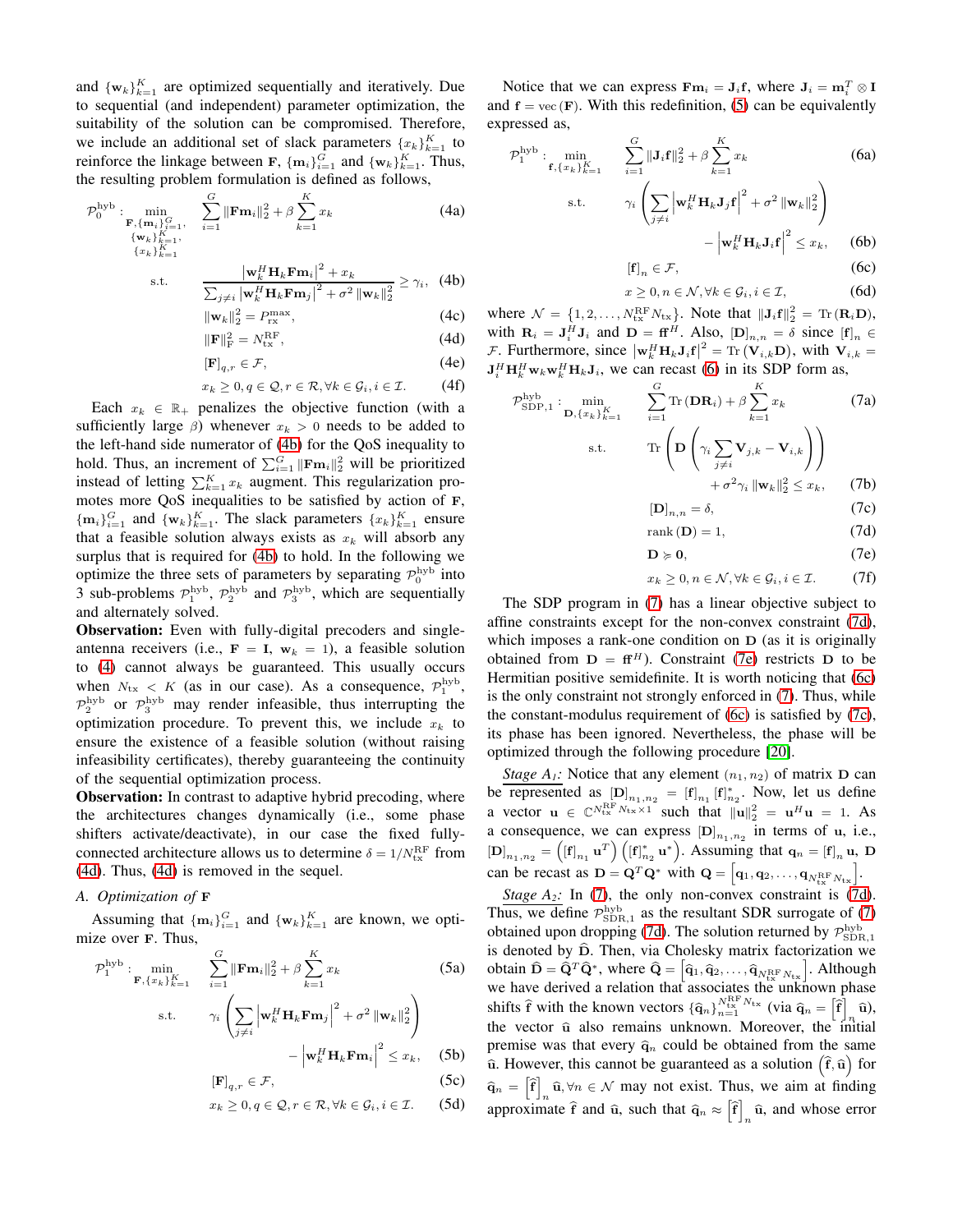is minimum in the 2-norm sense. Mathematically,  $\sqrt{R}$ R $\overline{F}$ 

$$
\mathcal{P}_{\text{LS}}^{\text{hyb}}: \qquad \min_{\widehat{\mathbf{u}}, [\widehat{\mathbf{f}}]_n} \qquad \sum_{n=1}^{N_{\text{tx}}^{\text{RF}} N_{\text{tx}}} \left\| \widehat{\mathbf{q}}_n - \widehat{\mathbf{f}} \right\|_2^2 \tag{8a}
$$

s.t.  $\|\hat{\mathbf{u}}\|_2^2 = 1$ , (8b)

<span id="page-3-3"></span>
$$
\left[\widehat{\mathbf{f}}\right]_n \in \mathcal{F}, n \in \mathcal{N}.\tag{8c}
$$

*Stage A<sub>3</sub>*: Minimizing simultaneously over both  $\hat{q}_n$  and  $\hat{u}$ is challenging. If we assume that  $\hat{u}$  is known such that [\(8b\)](#page-3-1) is satisfied, then we are required to solve

$$
\widetilde{\mathcal{P}}_{\text{LS}}^{\text{hyb}}: \qquad \min_{\left[\widehat{\mathbf{f}}\right]_n} \quad \sum_{n=1}^{N_{\text{tx}}^{\text{RF}} N_{\text{tx}}} \left\| \widehat{\mathbf{q}}_n - \left[\widehat{\mathbf{f}}\right]_n \widehat{\mathbf{u}} \right\|_2^2 \tag{9a}
$$

$$
\text{s.t.} \quad \left[\hat{\mathbf{f}}\right]_n \in \mathcal{F}, n \in \mathcal{N} \tag{9b}
$$

By expanding [\(9a\)](#page-3-2), we realize that  $\left\|\widehat{\mathbf{q}}_n - \widehat{\mathbf{f}}\right\|$  $\hat{u}$ 2  $\frac{2}{2} = \widehat{\mathbf{q}}_n^H \widehat{\mathbf{q}}_n 2\mathfrak{Re}\left(\left\lceil\widehat{\mathbf{f}}\right\rceil\right)$  $\frac{\widehat{\mathbf{q}}_n^H\widehat{\mathbf{u}}}{n} + \left| \frac{\widehat{\mathbf{q}}_n^H\widehat{\mathbf{u}}}{n} \right|$  $\begin{bmatrix} \widehat{\mathbf{f}} \end{bmatrix}$ n  $\begin{array}{c} \begin{array}{c} \begin{array}{c} \end{array} \\ \begin{array}{c} \end{array} \end{array} \end{array}$  $\hat{\mathbf{u}}^H \hat{\mathbf{u}}$ . Thus, [\(9\)](#page-3-3) is equivalent to

$$
\widetilde{\mathcal{P}}_{\text{LS}}^{\text{hyb}}: \max_{\begin{bmatrix} \widehat{\mathbf{f}} \end{bmatrix}_n} \sum_{n=1}^{N_{\text{tx}}^{\text{RF}} N_{\text{tx}}} \Re\left( \begin{bmatrix} \widehat{\mathbf{f}} \end{bmatrix}_n \widehat{\mathbf{q}}_n^H \widehat{\mathbf{u}} \right) \tag{10a}
$$

$$
\text{s.t.} \quad \left[\widehat{\mathbf{f}}\right]_n \in \mathcal{F}, n \in \mathcal{N}.\tag{10b}
$$

Note that [\(10\)](#page-3-4) can be decomposed into  $N_{\text{tx}}^{\text{RF}} N_{\text{tx}}$  independent sub-problems. Thus, since  $z_n = \hat{q}_n^H \hat{u}$  is known, we need to select  $[f]_n$  such that the real part of [\(10a\)](#page-3-5) is maximized. This is equivalent to choosing  $\left[\hat{\mathbf{f}}\right]$  $n \in \mathcal{F}$  with the closest phase to  $z_n^*$ . After finding  $\hat{f}$ , it can be reshaped in order to obtain  $\hat{F}$ . As shown in Algorithm [1,](#page-4-0)  $N_{\text{rand}}$  candidate vectors  $\hat{u}$  are generated and the best-performing option is maintained.

# *B. Optimization of* m<sup>i</sup>

We assume herein that **F** and  $\{w_k\}_{k=1}^K$  are known. Thus, the original problem in [\(4\)](#page-2-1) collapses to

$$
\mathcal{P}_{2}^{\text{hyb}}: \min_{\{\mathbf{m}_{i}\}_{k=1}^{G}\atop{\{x_{k}\}_{k=1}^{K}}}\sum_{i=1}^{G} \|\mathbf{F}\mathbf{m}_{i}\|_{2}^{2} + \beta \sum_{k=1}^{K} x_{k}
$$
\n(11a)\n  
\n
$$
\text{s.t.}\qquad \gamma_{i} \left(\sum \left|\mathbf{w}_{k}^{H} \mathbf{H}_{k} \mathbf{F} \mathbf{m}_{j}\right|^{2} + \sigma^{2} \left|\left|\mathbf{w}_{k}\right|\right|_{2}^{2}\right)
$$

$$
\gamma_i \left( \sum_{j \neq i} \left| \mathbf{w}_k^H \mathbf{H}_k \mathbf{F} \mathbf{m}_j \right|^2 + \sigma^2 \left\| \mathbf{w}_k \right\|_2^2 \right) - \left| \mathbf{w}_k^H \mathbf{H}_k \mathbf{F} \mathbf{m}_i \right|^2 \leq x_k, \quad (11b)
$$

$$
x_k \ge 0, \forall k \in \mathcal{G}_i, i \in \mathcal{I}.\tag{11c}
$$

The SDP equivalent formulation of [\(11\)](#page-3-6) is expressed as

$$
\mathcal{P}_{\text{SDP},2}^{\text{hyb}}: \min_{\{M_i\}_{i=1}^G, \atop \{x_k\}_{k=1}^K} \sum_{i=1}^G \text{Tr}\left(\mathbf{Y} \mathbf{M}_i\right) + \beta \sum_{k=1}^K x_k \qquad (12a)
$$
\n
$$
\text{s.t.} \qquad \text{Tr}\left(\mathbf{X}_k \left(\gamma_i \sum_{j \neq i} \mathbf{M}_j - \mathbf{M}_i\right)\right) + \sigma^2 \gamma_i \|\mathbf{w}_k\|_2^2 \le x_k, \qquad (12b)
$$

$$
\mathbf{M}_i \succcurlyeq \mathbf{0},\tag{12c}
$$

$$
rank(\mathbf{M}_i) = 1,\tag{12d}
$$

$$
\begin{array}{c}\n \ddots & \ddots & \ddots \\
\hline\n \end{array}
$$

$$
x_k \ge 0, \forall k \in \mathcal{G}_i, i \in \mathcal{I}, \tag{12e}
$$

where  $\mathbf{Y} = \mathbf{F}^H \mathbf{F}$ ,  $\mathbf{X}_k = \mathbf{F}^H \mathbf{H}_k^H \mathbf{w}_k \mathbf{w}_k^H \mathbf{H}_k \mathbf{F}$  and  $\mathbf{M}_i = \mathbf{m}_i \mathbf{m}_i^H$ . Similarly as before, [\(12\)](#page-3-7) has a linear objective with affine constraints except for [\(12d\)](#page-3-8). Thus, we define  $\mathcal{P}_{SDR,2}^{hyb}$  as the SDR surrogate of [\(12\)](#page-3-7), where [\(12d\)](#page-3-8) is neglected.

# *C. Optimization of*  $w_k$

<span id="page-3-1"></span>Now, we assume that **F** and  $\{m_i\}_{i=1}^G$  are given. Therefore, we optimize over  $\{w_k\}_{k=1}^K$  as shown in [\(13\)](#page-3-9)

$$
\mathcal{P}_{3}^{\text{hyb}} : \min_{\{w_{k}\}_{k=1}^{K}, \atop \{x_{k}\}_{k=1}^{K}} \sum_{k=1}^{K} x_{k}
$$
\n
$$
\text{s.t.} \quad \gamma_{i} \left( \sum_{j \neq i} \left| \mathbf{w}_{k}^{H} \mathbf{H}_{k} \mathbf{F} \mathbf{m}_{j} \right|^{2} + \sigma^{2} \left\| \mathbf{w}_{k} \right\|_{2}^{2} \right) - \left| \mathbf{w}_{k}^{H} \mathbf{H}_{k} \mathbf{F} \mathbf{m}_{i} \right|^{2} \leq x_{k}, \quad (13b)
$$

<span id="page-3-10"></span><span id="page-3-9"></span>
$$
-\left|\mathbf{w}_{k}^{H}\mathbf{H}_{k}\mathbf{F}\mathbf{m}_{i}\right|^{2} \leq x_{k}, \quad (13b)
$$

$$
\mathbf{w}_{k}^{2} = p^{\max} \tag{13c}
$$

$$
\|\mathbf{w}_k\|_2^2 = P_{\text{rx}}^{\text{max}},\tag{13c}
$$

$$
x_k \ge 0, \forall k \in \mathcal{G}_i, i \in \mathcal{I}, \tag{13d}
$$

<span id="page-3-2"></span>In SDP form, [\(13\)](#page-3-9) can be recast as

<span id="page-3-5"></span><span id="page-3-4"></span>
$$
\mathcal{P}_{\text{SDP},3}^{\text{hyb}}: \min_{\{w_k\}_{k=1}^K, \atop \{x_k\}_{k=1}^K} \sum_{k=1}^K x_k
$$
\n(14a)

s.t. 
$$
\operatorname{Tr}\left(\mathbf{W}_{k}\left(\gamma_{i}\sum_{j\neq i}\mathbf{Z}_{k,j}-\mathbf{Z}_{k,i}\right)\right) + \sigma^{2}\gamma_{i}\operatorname{Tr}\left(\mathbf{W}_{k}\right) \leq x_{k}, \quad (14b)
$$

$$
Tr\left(\mathbf{W}_{k}\right) = P_{rx}^{\max},\tag{14c}
$$

<span id="page-3-11"></span>
$$
\mathbf{W}_k \succcurlyeq \mathbf{0},\tag{14d}
$$

$$
rank(\mathbf{W}_k) = 1, \tag{14e}
$$

$$
x_k \ge 0, \forall k \in \mathcal{G}_i, i \in \mathcal{I},\tag{14f}
$$

<span id="page-3-6"></span>where  $W_k = w_k w_k^H$  and  $Z_{k,i} = H_k F m_i m_i^H F^H H_k^H$ . Now, we define  $\mathcal{P}_{SDR,3}^{hyb}$  as [\(14\)](#page-3-10) without the non-convex constraint [\(14e\)](#page-3-11). Furthermore, since the optimization of  $W_k$  only affects  $\text{SINR}_k$ , then  $\mathcal{P}_{\text{SDR},3}^{\text{hyb}}$  can be split into K parallel sub-problems  $\mathcal{P}_{\text{SDR},3,k}^{\text{hyb}}$ . For completeness, we summarize our proposed scheme in Algorithm [1](#page-4-0) with more implementation details. Note that  $\mathcal{P}_{SDR,1}^{hyb}$ ,  $\mathcal{P}_{SDR,2}^{hyb}$  and  $\mathcal{P}_{SDR,3}^{hyb}$  can be recast as linear programs and can therefore be efficiently solved in polynomial time by numerical solvers. In our case, we employed CVX and SDPT3. In Algorithm [1,](#page-4-0)  $g^{(t)}$  computes the total transmit power, whereas  $K^{(t)}$  counts the number of users whose QoS requirement has been satisfied at iteration  $t$ . In the initialization stage, every  $w_k$  is set in omnidirectional reception mode, i.e., only one antenna is active. Similarly, every multicast precoder  $m_i$  is in omnidirectional mode. Then, F,  ${m_i}_{i=1}^G$  and  ${w_k}_{k=1}^K$ are alternately optimized for a number of iterations  $N_{\text{iter}}$ . At each iteration, the SDR-based solutions are used to generate  $N_{\text{rand}}$  potentially befitting solutions.

#### V. SIMULATION RESULTS

<span id="page-3-8"></span><span id="page-3-7"></span><span id="page-3-0"></span>To evaluate our proposed design, we consider the geometric channel model with  $M_p = 8$  propagation paths between the transmitter and each user. The maximum receive power for all the users is  $P_{\text{rx}}^{\text{max}} = 10$  dBm, and  $\mathcal F$  consists of  $L = 8$ different phase shifts equally spaced in a circle with radius  $\sqrt{\delta}$ . The regularization hyper-parameter in [\(4\)](#page-2-1) is defined as  $\beta = G^3 N_{\text{tx}}^{\text{RF}} N_{\text{tx}} N_{\text{rx}}$ . In the following scenarios, we compare the performance of fully-digital and hybrid precoders in terms of the number of decoded packets  $N<sub>packets</sub>$  and the required transmit power  $P_{\text{tx}}$  for several configurations of  $\gamma_i$ ,  $N_{\text{tx}}^{\text{RF}}$ ,  $N_{\text{tx}}$ ,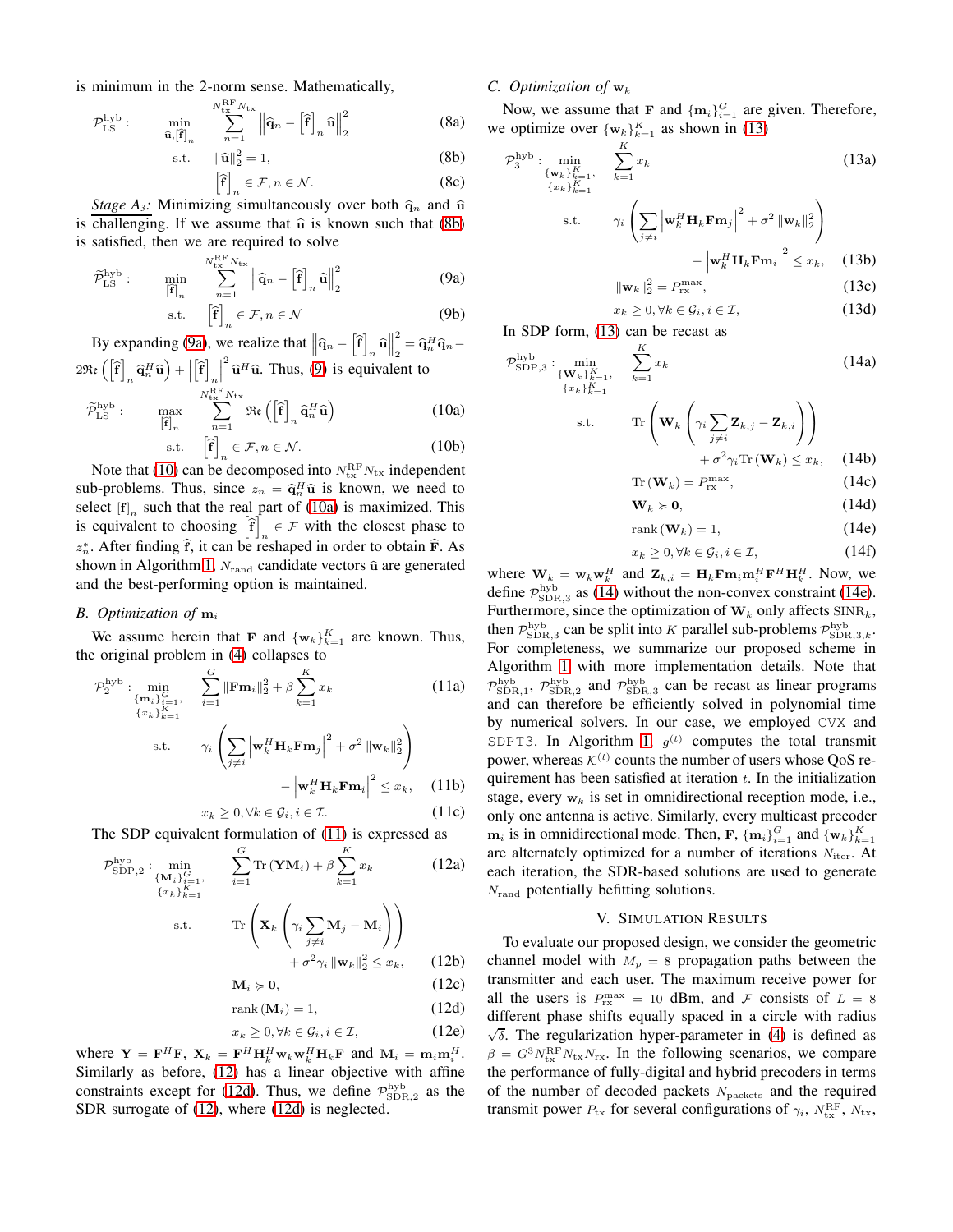Algorithm 1: Proposed Iterative Approach

<span id="page-4-0"></span>Define Let  $g^{(t)} = \sum_{i=1}^{G} \left\| \mathbf{F}^{(t)} \mathbf{m}_i^{(t)} \right\|$ 2 be the total transmit power. Let  $K^{(t)}$  be the number of users that satisfy [\(5b\)](#page-2-10) at iteration t. Initialize Set  $\mathbf{w}_k^{(0)} \leftarrow [1 \; \mathbf{0}]^T$  ,  $\forall k \in \mathcal{K}$ ,  $\mathbf{m}_i^{(0)} \leftarrow [1 \; \mathbf{0}]^T$  ,  $\forall i \in \mathcal{I}$ . Set  $\tilde{\mathcal{K}} \leftarrow 0$ ,  $\tilde{g} \leftarrow 10^5$ ,  $t \leftarrow 1$ . Iterate Set  $C_1 \leftarrow 0, C_2 \leftarrow 0$  and  $\{C_{3,k}\}_{k=1}^K \leftarrow 0$ . Optimize F: Solve  $\mathcal{P}_{SDR,1}^{hyb}$  to obtain  $\mathbf{D}^{(t)}$ . repeat Generate **u** with uniform distribution in the sphere  $||\mathbf{u}||_2^2 = 1$ . Solve  $\widetilde{\mathcal{P}}_{\text{LS}}^{\text{hyb}}$  and compute  $\mathbf{F}^{(t)}$ . if  $K^{(t)} > \widetilde{K}$  or  $\left(K^{(t)} = \widetilde{K} \text{ and } g^{(t)} \leq \tilde{g}\right)$ Assign  $\mathbf{F} \leftarrow \mathbf{F}^{(t)}$ ,  $\tilde{g} \leftarrow g^{(t)}$ ,  $\tilde{\mathcal{K}} \leftarrow \mathcal{K}^{(t)}$ . end Increase the counter  $C_1$ ,  $C_1 \leftarrow C_1 + 1$ . while  $C_1 \leq N_{\text{rand}}$ Optimize  $m_i$ : Solve  $\mathcal{P}_{SDR,2}^{\text{hyb}}$  and obtain  $\left\{ \mathbf{M}_{i}^{(t)} \right\}_{i=1}^{G}$  $i=1$ repeat Generate  $\widetilde{\mathbf{m}}_i^{(t)} \sim \mathcal{CN}\left(\mathbf{0}, \mathbf{M}_i^{(t)}\right), \forall i \in \mathcal{I}$ . if  $\mathcal{K}^{(t)} > \widetilde{\mathcal{K}}$  or  $\left(\mathcal{K}^{(t)} = \widetilde{\mathcal{K}}$  and  $g^{(t)} \leq \tilde{g}\right)$ Assign  ${\{\mathbf{m}_i\}}_{i=1}^G \leftarrow {\left\{\mathbf{m}_i^{(t)}\right\}}_{i=1}^G$  $\sum_{i=1}^{\infty}$ ,  $\tilde{g} \leftarrow g^{(t)}$ ,  $\tilde{\mathcal{K}} \leftarrow \mathcal{K}^{(t)}$ . end Increase the counter  $C_2$ ,  $C_2 \leftarrow C_2 + 1$ . while  $C_2\leq N_\text{rand}$ Optimize  $w_k$ : Solve  $\mathcal{P}_{\text{SDR},3}^{\text{hyb}}$  and obtain  $\left\{\mathbf{W}_k^{(t)}\right\}_{k=1}^K$  $k=1$ repeat for each  $\boldsymbol{k}$ Generate  $\mathbf{w}_k^{(t)} \leftarrow \mathbf{W}_k^{(t)} \mathbf{v}_k, \forall k \in \mathcal{K}$  with  $\mathbf{v}_k$  uniformly distributed in the sphere  $\|\mathbf{v}_k\|_2^2 = 1$ . if  $K^{(t)} > \widetilde{K}$  or  $\left(K^{(t)} = \widetilde{K} \text{ and } g^{(t)} \leq \tilde{g}\right)$ Assign  $\mathbf{w}_k \leftarrow \mathbf{w}_k^{(t)}, \tilde{g} \leftarrow g^{(t)}, \tilde{\mathcal{K}} \leftarrow \mathcal{K}^{(t)}$ end Increase the counter  $C_{3,k}$ ,  $C_{3,k} \leftarrow C_{3,k} + 1$ while  $C_{3,k} \leq \lfloor N_{\text{rand}}/K \rfloor$ Until  $t > N_{\text{iter}}$ 

 $N_{\rm rx}$ ,  $N_{\rm rand}$  and  $N_{\rm iter}$ . In the sequel, we consider  $K = 60$  users evenly distributed among  $G = 4$  multicast groups. All groups have the same SINR requirements, i.e.,  $\gamma = \gamma_i$  ( $\forall i \in \mathcal{I}$ ) and  $\sigma^2 = 10$  dBm. All the numerical results show the average over 100 channel realizations.

*1) Impact of*  $N_{\text{tx}}^{\text{RF}}$ : The objective of this experiment is to evaluate the performance of the hybrid precoder with respect to its fully-digital counterpart, when  $N_{\text{tx}}^{\text{RF}} = \{5, 6, 7, 8, 9, 10, 11\}$ is varied for different  $\gamma = \{4, 6, 8\}$ . We assume that  $N_{\text{tx}} = 12$ ,  $N_{\text{rx}} = 2$ ,  $N_{\text{iter}} = 3$  and  $N_{\text{rand}} = 500$ . The results for this setting are shown in Fig. [1,](#page-4-1) where the hybrid precoder is denoted by HY and the fully-digital by FD. We observe that for any specific  $\gamma$ , the number of decoded packets  $N_{\text{packets}}$ augments when  $N_{\text{RF}}$  increases. By observing  $N_{\text{packets}}$ , it is evident that it suffices to only have  $N_{\text{tx}}^{\text{RF}} = 8$  to yield a similar performance as that of the fully-digital precoder (which requires  $N_{\text{tx}}^{\text{RF}} = 12$ ). However, due to the reduced

<span id="page-4-1"></span>

Figure 1: Evaluation of the number of decoded packets and transmit power for  $N_{\text{tx}} = 12$  when  $\gamma$  and  $N_{\text{tx}}^{\text{RF}}$  are varied.

<span id="page-4-2"></span>

Figure 2: Evaluation of the number of decoded packets and transmit power when  $N_{rx}$  is varied.

number of RF chains in the hybrid precoder, interference management becomes more challenging at the transmitter. Thus, we observe that in general, the hybrid precoder requires more transmit power  $P_{tx}$  to attain a similar performance. As more RF chains are added, the required transmit power decreases as interference can be more effectively mitigated. It is also worth noting an apparently abnormal behavior that, for instance, occurs when  $\gamma = 6$  dB for  $N_{\text{tx}}^{\text{RF}} = 7$  and  $N_{\text{tx}}^{\text{RF}} = 8$ . Observe that  $P_{\text{tx}}$  is higher when  $N_{\text{tx}}^{\text{RF}} = 8$  than when  $N_{\text{tx}}^{\text{RF}} = 7$ . However,  $N_{\text{packets}}$  is larger by (approximately) one unit when  $N_{\text{tx}}^{\text{RF}} = 8$ . The reason is that some users experiencing high interference cannot be served when  $N_{\text{tx}}^{\text{RF}} = 7$ . Nevertheless, when an additional RF chain is incorporated, the number of degrees of freedom increases and oftentimes a subset of the uncatered users can be served at the expense of boosting the transmit power. The maximum value of  $N_{\text{packets}}$  is 60 as we consider one transmitted message per user. Due to the highly interfering scenario we have considered, not even the fully-digital precoder with  $N_{\text{rand}} = 500$  can guarantee 100% successful reception.

*2) Impact of*  $N_{rx}$ : The objective of this configuration is to observe the performance improvement of  $N_{\text{packets}}$  and the importance of the multi-antenna architecture at the receiver. We consider that  $\gamma = 5$  dB and  $N_{\text{iter}} = 4$ . Since we vary  $N_{\text{rx}}$ , the number of randomization  $N_{\text{rand}}$  should scale with the dimensionality of  $H_k$ ,  $\mathbf{F}$ ,  $\{\mathbf{m}_i\}_{i=1}^G$ ,  $\{\mathbf{w}_k\}_{k=1}^K$ . Thus, for this scenario, we select  $N_{\text{rand}} = 400 + 300 (N_{\text{tx}} + N_{\text{rx}} - 11)$  with  $N_{\text{tx}} = 12$  and  $N_{\text{rx}} = \{1, 2, 3, 4, 5\}$ . For the hybrid precoder,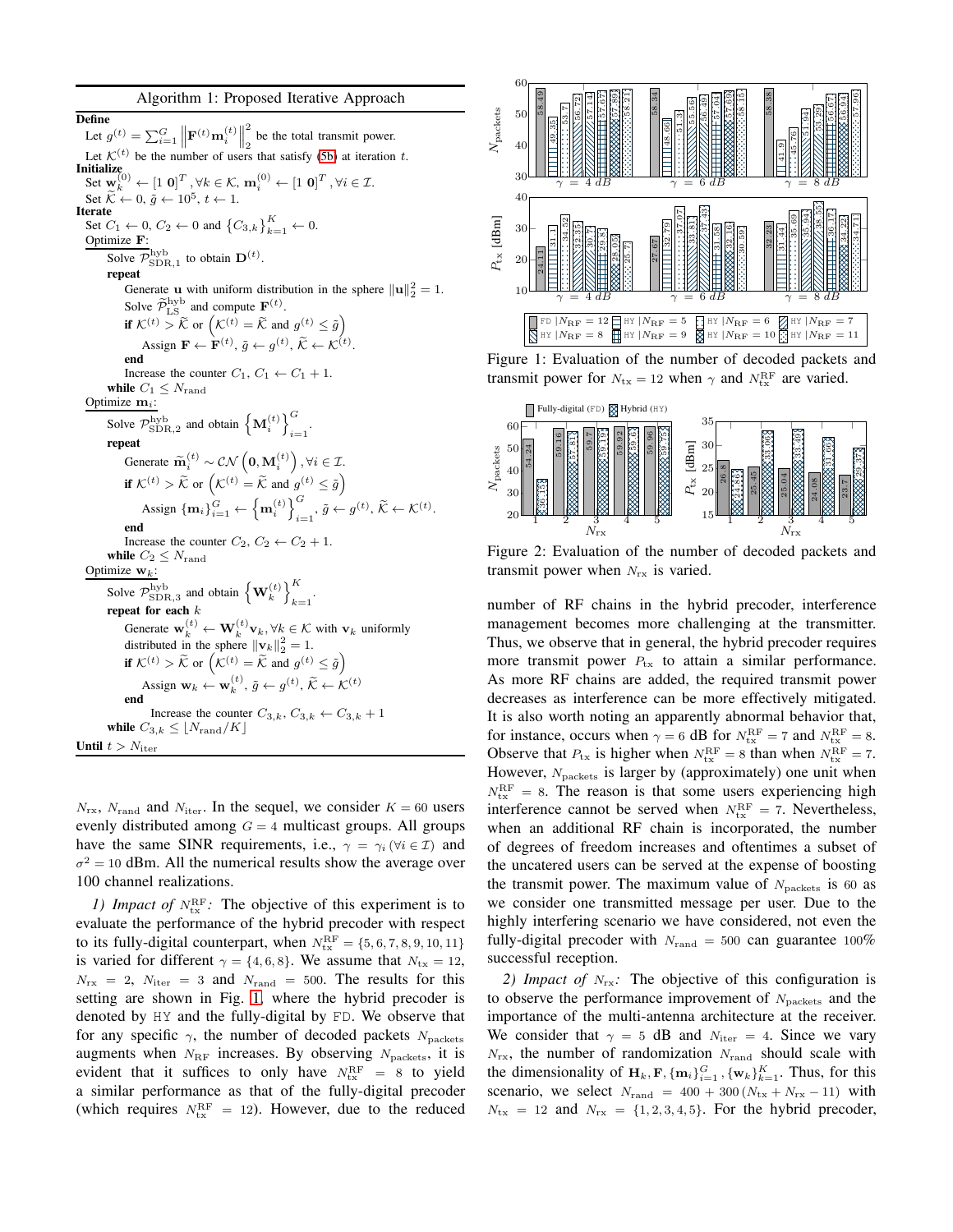<span id="page-5-1"></span>

Figure 3: Evaluation of the number of decoded packets and transmit power for  $N_{\text{tx}} = 12$  when  $N_{\text{iter}}$  and  $N_{\text{rand}}$  are varied.

we assume that  $N_{\text{RF}} = 8$ . On the other hand, for the fullydigital version  $N_{\text{tx}} = N_{\text{tx}}^{\text{RF}}$ . The results in Fig. [2](#page-4-2) demonstrate that, with only  $N_{rx} = 2$  antennas at the receiver, it is possible to mitigate the interference and improve  $N_{\text{packets}}$  considerably. The gain is more noticeable for the hybrid precoder as  $N<sub>packets</sub>$ improves by 60%. For the fully-digital precoder, there is also a moderate gain of 9%. Moreover, the average transmit power per successfully received message improves by 12.9% and .8% for the digital and hybrid precoders, respectively. It is evident from this scenario that, at the transmitter side,  $N<sub>packets</sub>$ cannot be further improved when the receivers operate with a single omnidirectional antenna (i.e.,  $N_{rx} = 1$ ), as interference and desired signals are equally amplified. However, when  $N_{\text{rx}}$  = 2, the receivers can enforce limited selectivity by rejecting the unwanted interference to a certain extent, thereby improving  $N_{\text{packets}}$ . Finally, we observe that  $N_{\text{packets}}$  for both types of precoders are very similar when  $N_{rx} \geq 2$  although the consumed power differs in <sup>6</sup> <sup>−</sup> <sup>8</sup> dBm.

*3) Impact of*  $N_{\text{rand}}$  *and*  $N_{\text{iter}}$ *:* The objective of this setting is to analyze the performance sensitivity of the fully-digital and hybrid precoders to the selection of  $N_{\text{rand}}$  and  $N_{\text{iter}}$ . To this purpose, we consider  $N_{rx} = 2$  and  $\gamma = 5$  dB. For the fully-digital precoder, we assume that  $N_{\text{tx}} = N_{\text{tx}}^{\text{RF}} = 12$ . On the other hand, the hybrid precoder is endowed with  $N_{\text{tx}}^{\text{RF}} = 8$ and  $N_{\text{tx}} = 12$ . We evaluate the performance variation when  $N_{\text{iter}} = \{1, 2, 3, 4, 5\}$  and  $N_{\text{rand}} = \{1, 10, 25, 50, 75, 100, 500, 1000\}.$ The results in terms of  $N_{\text{packets}}$  and  $P_{\text{tx}}$  for both types of precoder are shown in Fig. [3.](#page-5-1) We observe that in the fullydigital precoder case,  $N_{\text{rand}}$  is more influential than  $N_{\text{iter}}$ since  $N_{\text{packets}}$  improves noticeably when  $N_{\text{rand}}$  is augmented, whereas a small improvement can be observed between the cases  $N_{\text{iter}} = 1$  and  $N_{\text{iter}} = 2$ . Conversely, for the hybrid precoder,  $N_{\text{iter}}$  promotes performance gap reduction with respect to the fully-digital implementation. The fully-digital precoder converges faster since only  $\{m_i\}_{i=1}^G$  and  $\{w_k\}_{k=1}^K$ are optimized. In the hybrid precoder case, we need to design **F**,  ${\bf \{m_i\}}_{i=1}^G$  and  ${\bf \{w_k\}}_{k=1}^K$  with even more limiting constraints (finite-resolution constant-modulus phase shifts), thus requiring more iterations to obtain an stable solution.

Generation of co-channel users: In order to gain more understanding on the kind of scenario we are dealing with,

<span id="page-5-2"></span>

we show in Fig. [4](#page-5-2) the histogram of channel correlations for *(i)* users that belong to the same group (intra-cluster) and *(ii)* users that belong to different groups (inter-cluster). In the first case, the average channel correlation is 0.24 whereas in the second case is 0.10. The mean angles of departure  $\{\bar{\theta}_i^{\text{AoD}}\}_{i=1}^G$ for the multicast groups are distributed in the range [−80°, <sup>80</sup>°] with angular spread  $\sigma_{A \circ D} = 30^{\circ}$ . The mean angles of arrival  ${\{\bar{\theta}_k^{\text{AoA}}\}}_{k=1}^K$  for each receiver are uniformly distributed in the range  $[-360^{\circ}, 360^{\circ}]$  with angular spread of  $\sigma_{A_0A} = 60^{\circ}$ . Thus, for a given user  $k'$  that belongs to group  $G_{i'}$ , the paths will have angles of departure and arrival in the ranges  $\bar{\theta}_{i'}^{AoD} \pm \sigma_{AoD}$ and  $\bar{\theta}_{i'}^{\text{AoA}} \pm \sigma_{\text{AoD}}$ , respectively. To shed more light on this aspect, Fig. [5](#page-6-17) shows a particular channel realization when  $N_{\text{tx}} = 8, N_{\text{tx}}^{\text{RF}} = 4, N_{\text{rx}} = 2, K = 4, G = 4, \bar{\theta}_1^{\text{AoD}} = -60^{\circ},$  $\bar{\theta}_2^{\text{AoD}} = -20^\circ$ ,  $\bar{\theta}_3^{\text{AoD}} = 20^\circ$ ,  $\bar{\theta}_4^{\text{AoD}} = 60^\circ$  and  $\sigma_{\text{AoD}} = 5^\circ$ . Due to existence of multiple paths, the transmit and receive beams are not fully aligned as expected in line-of-sight scenarios. Thus, each of the users orients their receive power in specific directions that are coherent with the most meaningful beams of the transmitter beam-pattern. Also, note that secondary lobes at the receiver have been shaped to minimize amplification of interfering signals.

#### VI. DISCUSSION

<span id="page-5-0"></span>Co-channel users: We have considered a very challenging scenario throughout our simulations in order to examine the operational limits of our design. We can observe from Fig. [4](#page-5-2) that intra-cluster and inter-cluster users are not easily separable as a subset of them have similar channel correlations. In our scenarios, this is determined by the selection of  $\{\bar{\theta}_i^{\text{AoD}}\}_{i=1}^G$ ,  $\{\bar{\theta}_k^{\text{AoA}}\}_{k=1}^K$ ,  $\sigma_{\text{AoD}}$  and  $\sigma_{\text{AoA}}$ . We notice that highly correlated users (co-located users) belonging to different groups were the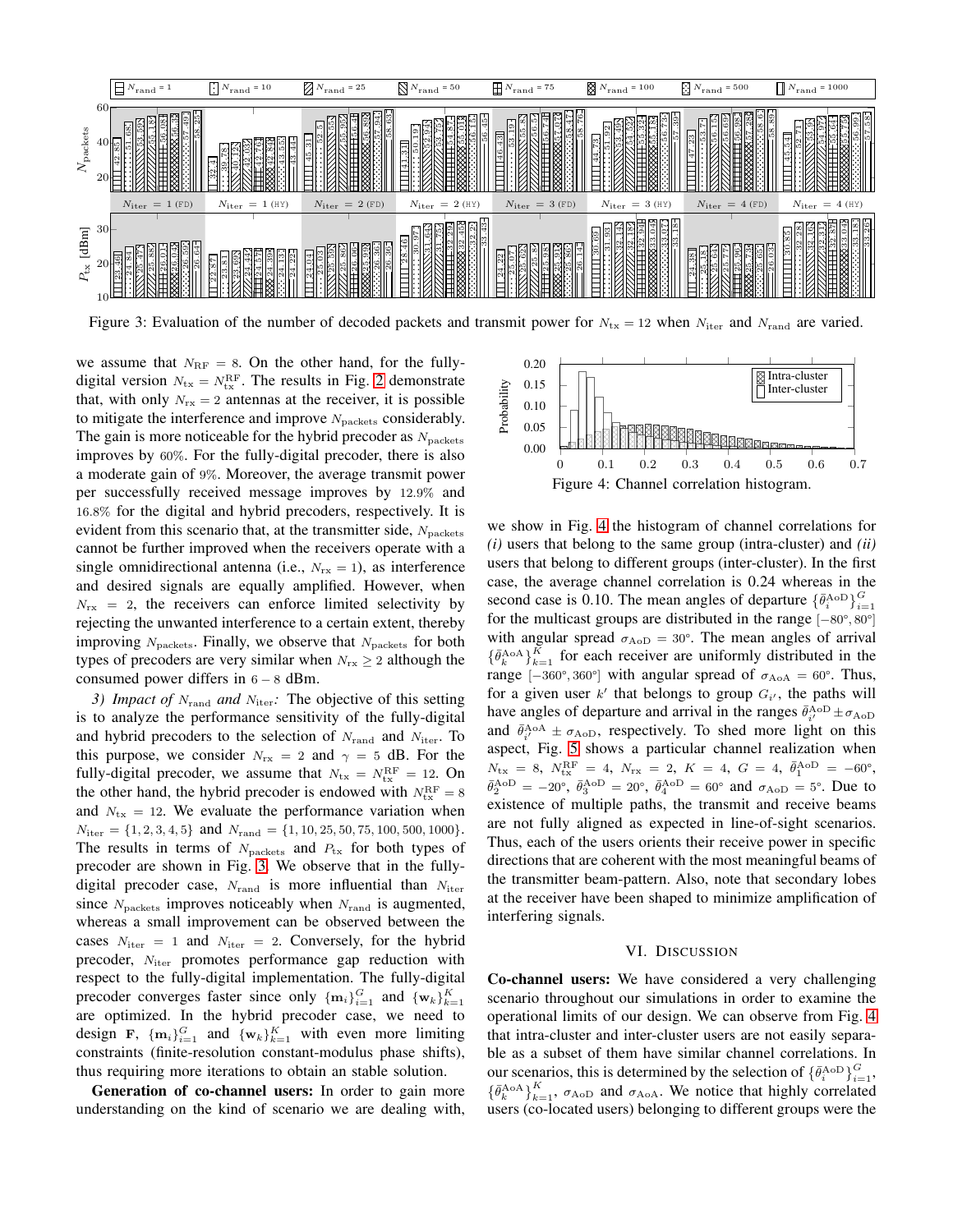<span id="page-6-17"></span>

Figure 5: Radiation patterns

most challenging to cater, specifically for the hybrid precoder whose beamforming flexibility is limited.

Hybrid precoder design: Different from the majority of works in hybrid precoding (either multi-user or multicast), the proposed design has no knowledge of the optimal fullydigital precoder (as in e.g., [\[19\]](#page-7-0)). Thus, our proposed design is not obtained as an approximation of the optimal fully-digital implementation. Without an optimal reference, the design becomes more challenging.

Initial points: We have considered naive initializations for the optimization parameters. We leave for future work the exploitation of AoA/AoD to infer more befitting initializations and thus improve the performance of the scheme.

Fully-digital precoder design: The fully-digital implementation is obtained by assigning  $\mathbf{F} = \mathbf{I}$  and then optimizing alternately over  $\{\mathbf{m}_i\}_{i=1}^G$  and  $\{\mathbf{w}_k\}_{k=1}^K$ .

Algorithm convergence: There is no theoretical evidence supporting the convergence of Algorithm [1,](#page-4-0) essentially due to the non-convexity of the problem. However, the proposed scheme exhibits an stable behavior for both digital and hybrid precoders since the solutions do not vary significantly as  $N_{\text{iter}}$ and  $N_{\text{rand}}$  increase beyond a certain limit.

Computational complexity: Neglecting the complexity owing to randomization and obviating the insignificant complexity increase due to the inclusion of slack parameters, the computational complexity of the proposed scheme when  $N_{\text{iter}} = 1$  is  $\mathcal{O}\left(\left(N_{\text{tx}}^{\text{RF}} N_{\text{tx}}\right)^6 + K\left(N_{\text{tx}}^{\text{RF}} N_{\text{tx}}\right)^2\right)$  +  $\mathcal{O}\left(G^3\left(N_{\mathrm{tx}}^{\mathrm{RF}}\right)^6 + KG\left(N_{\mathrm{tx}}^{\mathrm{RF}}\right)^2\right) + \mathcal{O}\left(K\left(N_{\mathrm{rx}}\right)^6 + K\left(N_{\mathrm{rx}}\right)^4\right).$ 

# VII. CONCLUSION

<span id="page-6-16"></span>In this paper, we investigated the optimization of multigroup multicast hybrid precoders in mmWave systems. Our proposed solution is based on the alternating optimization, semidefinite relaxation and Cholesky matrix factorization, where the digital precoder, analog phase shifts, and receive combiners are optimized sequentially in an iterative manner. Furthermore, our formulation allows the employment of an arbitrary number of phase shifts. It was corroborated through extensive simulations that the hybrid precoder can indeed attain similar performance as its fully-digital counterpart, even

in very challenging scenarios with high inter-cluster user correlation. In addition, we demonstrate that having receivers with two antennas suffices to improve the number of decoded packets. Thus, our proposed design achieves up to 60% gain.

## VIII. ACKNOWLEDGMENT

This work has been funded by the LOEWE initiative (Hessen, Germany) within the German Research Foundation (DFG) in the Collaborative Research Center (CRC) 1053 - MAKI.

#### **REFERENCES**

- <span id="page-6-0"></span>[1] G. H. Sim and J. Widmer, "Finite Horizon Opportunistic Multicast Beamforming," *IEEE Transactions on Wireless Communications*, vol. 16, no. 3, March 2017.
- <span id="page-6-1"></span>[2] S. Naribole and E. Knightly, "Scalable Multicast in Highly-Directional 60-GHz WLANs," *IEEE/ACM Transactions on Networking*, vol. 25, no. 5, pp. 2844–2857, October 2017.
- <span id="page-6-2"></span>[3] H. Park, S. Park, T. Song, and S. Pack, "An Incremental Multicast Grouping Scheme for mmWave Networks with Directional Antennas," *IEEE Communications Letters*, vol. 17, no. 3, pp. 616–619, March 2013.
- <span id="page-6-3"></span>[4] N. D. Sidiropoulos, T. N. Davidson, and Z. Luo, "Transmit Beamforming for Physical-Layer Multicasting," *IEEE Transactions on Signal Processing*, vol. 54, no. 6, pp. 2239–2251, June 2006.
- <span id="page-6-4"></span>[5] M. X. Goemans and D. P. Williamson, "Improved Approximation Algorithms for Maximum Cut and Satisfiability Problem Using Semi-Definite Programming," *Journal of the Association for Computing Machinery*, vol. 42, no. 6, pp. 1115–1145, November 1995.
- <span id="page-6-5"></span>[6] E. Karipidis, N. D. Sidiropoulos, and Z. Luo, "Quality of Service and Max-Min Fair Transmit Beamforming to Multiple Cochannel Multicast Groups," *IEEE Transactions on Signal Processing*, vol. 56, no. 3, pp. 1268–1279, March 2008.
- <span id="page-6-6"></span>[7] E. Karipidis, N. D. Sidiropoulos, and Z. Q. Luo, "Transmit Beamforming of Multiple Co-Channel Multicast Group," in *IEEE CAMSAP*, December 2005, pp. 109–112.
- <span id="page-6-7"></span>[8] N. Bornhorst and M. Pesavento, "An Iterative Convex Approximation Approach for Transmit Beamforming in Multi-Group Multicasting," in *IEEE SPAWC*, June 2011, pp. 426–430.
- [9] L. Tran, M. F. Hanif, and M. Juntti, "A Conic Quadratic Programming Approach to Physical Layer Multicasting for Large-Scale Antenna Arrays," *IEEE Sig. Proc. Lett.*, vol. 21, no. 1, pp. 114–117, January 2014.
- <span id="page-6-8"></span>[10] O. T. Demir and T. E. Tuncer, "Multi-Group Multicast Beamforming for Simultaneous Wireless Information and Power Transfer," in *EUSIPCO*, August 2015, pp. 1356–1360.
- <span id="page-6-9"></span>[11] A. Schad and M. Pesavento, "Max-min Fair Transmit Beamforming for Multi-Group Multicasting," in *WSA*, March 2012, pp. 115–118.
- [12] D. Christopoulos, S. Chatzinotas, and B. Ottersten, "Weighted Fair Multicast Multigroup Beamforming Under Per-antenna Power Constraints," *IEEE Transaction on Signal Processing*, vol. 62, no. 19, pp. 5132–5142, October 2014.
- <span id="page-6-10"></span>[13] M. Sadeghi, E. Björnson, E. G. Larsson, C. Yuen, and T. L. Marzetta, "Max-Min Fair Transmit Precoding for Multi-Group Multicasting in Massive MIMO," *IEEE Transactions on Wireless Communications*, vol. 17, no. 2, pp. 1358–1373, February 2018.
- <span id="page-6-11"></span>[14] M. Dai and B. Clerckx, "Hybrid Precoding for Physical Layer Multicasting," *IEEE Communication Letters*, vol. 20, no. 2, pp. 228–231, February 2016.
- <span id="page-6-12"></span>[15] M. Sadeghi, L. Sanguinetti, and C. Yuen, "Hybrid Precoding for Multi-Group Physical Layer Multicasting," in *EW*, May 2018, pp. 1–6.
- <span id="page-6-14"></span>[16] J. Huang, Z. Cheng, E. Chen, and M. Tao, "Low-Complexity Hybrid Analog/Digital Beamforming for Multicast Transmission in mmWave Systems," in *IEEE ICC*, May 2017, pp. 1–6.
- <span id="page-6-13"></span>[17] O. T. Demir and T. E. Tuncer, "Antenna Selection and Hybrid Beamforming for Simultaneous Wireless Information and Power Transfer in Multi-Group Multicasting Systems," *IEEE Transactions on Wireless Communications*, vol. 15, no. 10, pp. 6948–6962, October 2016.
- <span id="page-6-15"></span>[18] A. Alkhateeb, G. Leus, and R. W. Heath, "Limited Feedback Hybrid Precoding for Multi-User Millimeter Wave Systems," *IEEE Transaction on Wireless Communications*, vol. 14, no. 11, pp. 6481–6494, Nov. 2015.